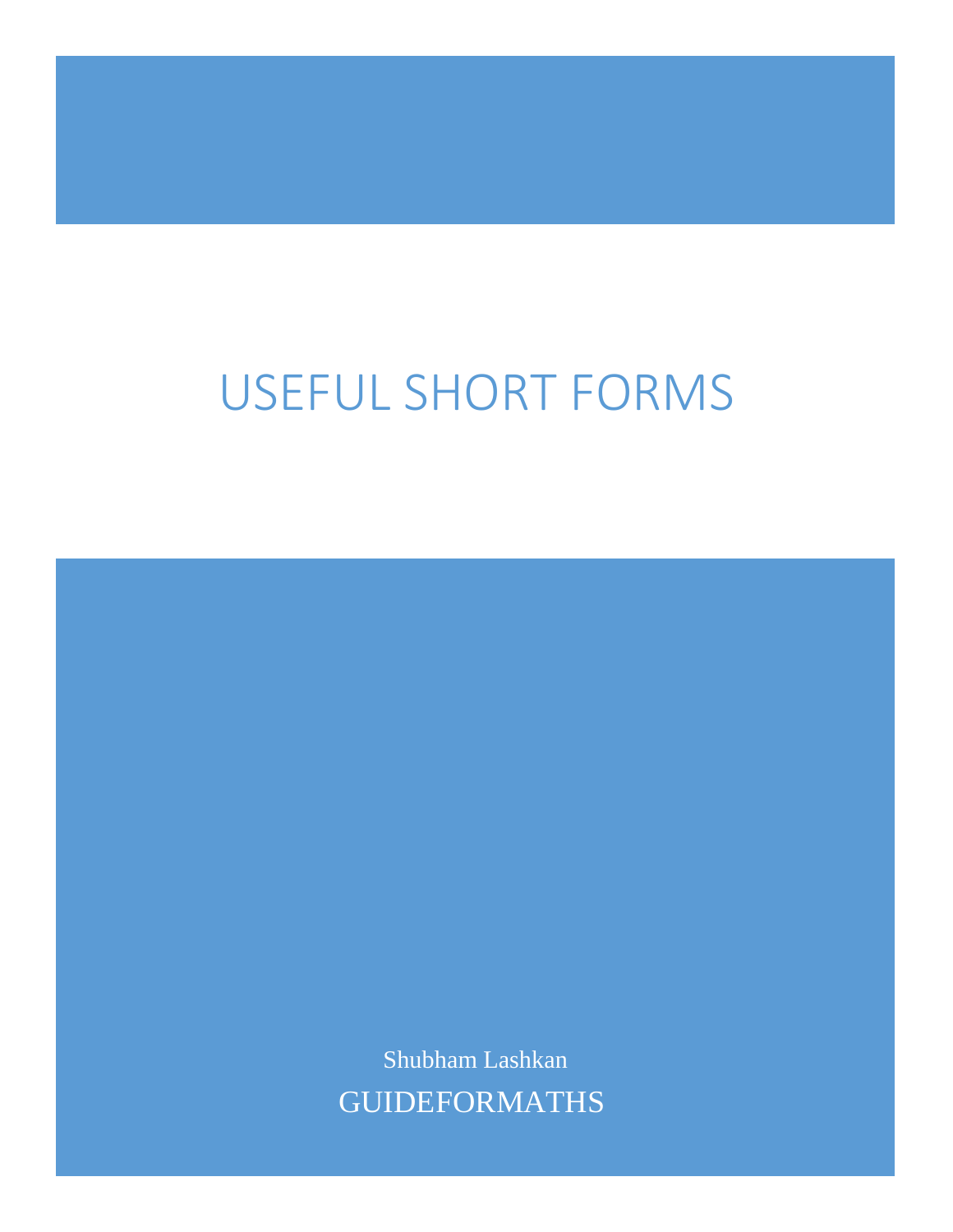Here is a list of the some of the short forms which are used by us daily. But we don't know the full forms of all of this short forms. So have a look at the full forms of this short forms and enhance our knowledge.

- 1.) **GOOGLE** : Global Organization Of Oriented Group Language Of Earth .
- 2.) **YAHOO** : Yet Another Hierarchical Officious Oracle .
- 3.) **WINDOW** : Wide Interactive Network Development for Office work Solution.

4.) **COMPUTER** : Common Oriented Machine Particularly United and used under Technical and Educational Research.

- 5.) **VIRUS** : Vital Information Resources Under Siege .
- 6.) **UMTS** : Universal Mobile Telecommunications System .
- 7.) **AMOLED** : Active-matrix organic light-emitting diode.
- 8.) **OLED** : Organic light-emitting diode.
- 9.) **IMEI**: International Mobile Equipment Identity .
- 10.) **ESN**: Electronic Serial Number .

11.) **UPS**: uninterruptible power supply .

- 12. **HDMI**: High-Definition Multimedia Interface.
- 13.) **VPN**: virtual private network.
- 14.) **APN**: Access Point Name.
- 15.) **SIM**: Subscriber Identity Module.
- 16.) **LED**: Light emitting diode.
- 17.) **DLNA**: Digital Living Network Alliance.
- 18.) **RAM**: Random access memory.
- 19.) **ROM**: Read only memory.
- 20.) **VGA**: Video Graphics Array.
- 21.) **QVGA**: Quarter Video Graphics Array
- 22.) **WVGA**: Wide video graphics array.
- 23.) **WXGA**: Widescreen Extended Graphics Array.
- 24.) **USB**: Universal serial Bus.
- 25.) **WLAN**: Wireless Local Area Network.
- 26.) **PPI**: Pixels Per Inch.
- 27.) **LCD**: Liquid Crystal Display.
- 28.) **HSDPA**: High speed down-link packet access.
- 29.) **HSUPA**: High-Speed Uplink Packet Access.
- 30.) **HSPA**: High Speed Packet Access.
- 31.) **GPRS**: General Packet Radio Service.
- 32.) **EDGE**: Enhanced Data Rates for Global Evolution.
- 33.) **NFC**: Near field communication.
- 34.) **OTG**: on-the-go.
- 35.) **S-LCD**: Super Liquid Crystal Display.
- 36.) **O.S**: Operating system.